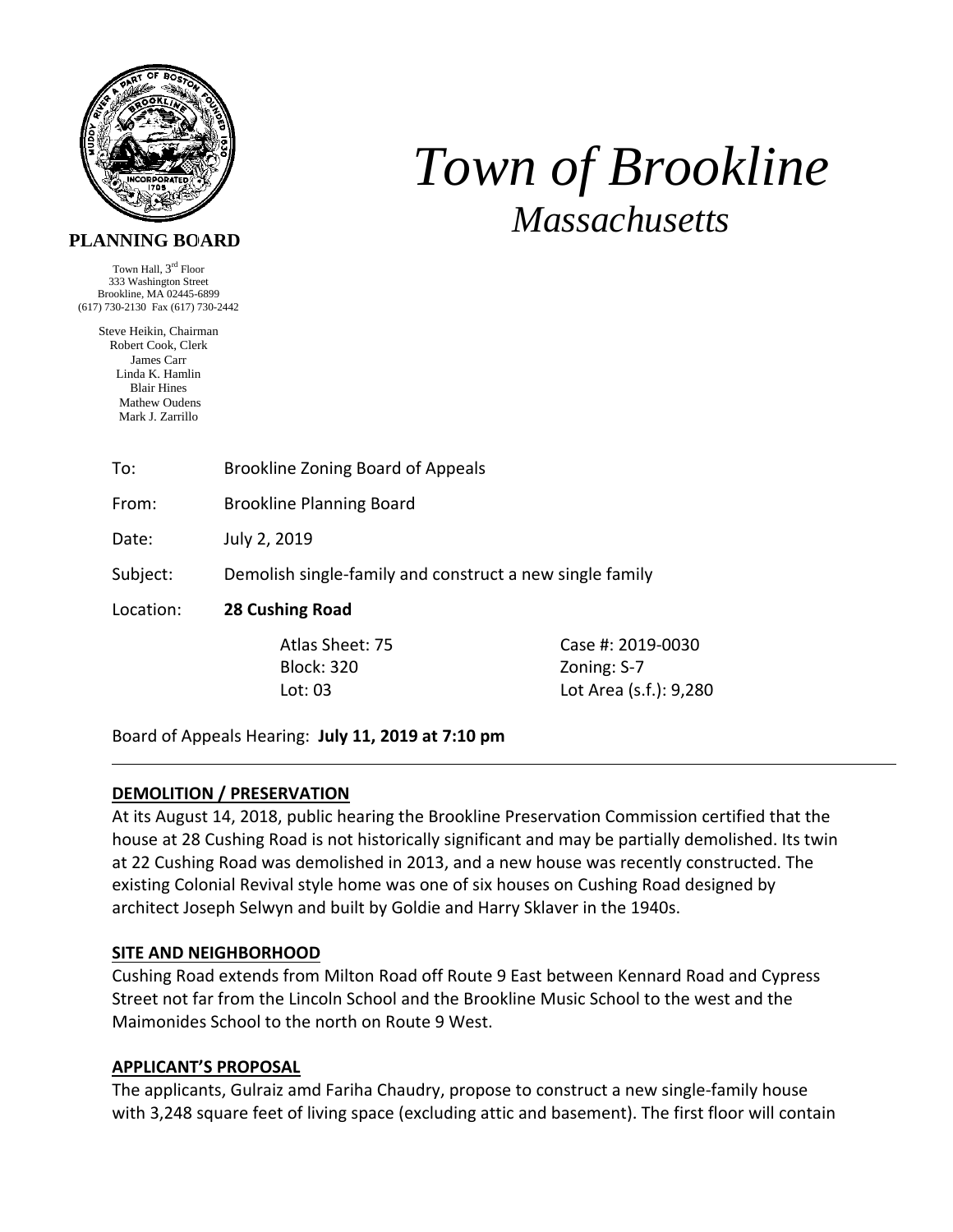living space, a two car garage and two porches in the front and rear yards, respectively. The second floor will be composed of a master bedroom suite with a deck at the rear and three bedrooms. There will be a first and a second floor deck. The exterior of the residence will be clad in brick. The front yard setback will increase from about 18 feet to 30 feet; however, the attached garage will be set back about 20 feet from the front yard property line.

An oak tree in the rear yard and a hemlock tree in the side yard are marked for removal*.* 

#### **FINDINGS**

#### **Section 5.09.2.n – Design Standards**

The most relevant sections of the design review standards are described below. Comments are provided by Planning Department staff. Also see the Applicant's narrative included with the plans.

a. **Preservation of Trees and Landscape:** The proposal includes the removal of two trees on the site—a 28" oak and a 24" hemlock—which may trigger Art. 8.26 (erosion and sedimentation control plan) prior to removal. Applicant's Design Review narratives states that the two trees are dying, but has not provided a statement from an arborist. Review by DPW would include the opportunity to consider saving the trees or planning plantings that would eventually restore valuable otherwise lost tree canopy, especially provided by the oak tree.

b. **Relation of Buildings to Environment**: The proposed structure would be sited in the same area as the existing structure, except for the proposed garage, which would jut ahead of the front façade by 10 feet.

c. **Relation of Buildings to the Form of the Streetscape and Neighborhood:** The front yard setbacks on Cushing are about 17 to 18 feet, including that of the existing house, less than the required 20 feet. The proposal would locate the new structure 30 feet from the front yard property line, except for the garage, which would jut ahead of the front façade about 10 feet (aligning with the 20 foot setback requirement). Staff asked the architect to provide renderings of the proposal with the surrounding context, for the Planning Board's reference. It is expected that the architect's presentation will include the requested visuals.

d. **Open Space:** The proposal appears to conserve much of the rear year open space. A landscape plan, especially one that shows how the existing tree canopy would be conserved or restored, was not provided.

e. **Circulation:** The driveway would remain in the same location as that on the existing conditions. Protection of the street tree is expected.

f. **Stormwater Drainage:** Stormwater management shall comply with Article 8.26 and meet stormwater management standards. Special attention will be given to proper site surface drainage so removal of surface waters will not affect the neighboring properties or the public storm drain system. Because tree removal is proposed, the stormwater management plan should include nature based solutions to lower the impact of the development.

g. **Utility Service:** All electric, telephone, cable TV, and other such lines and equipment shall be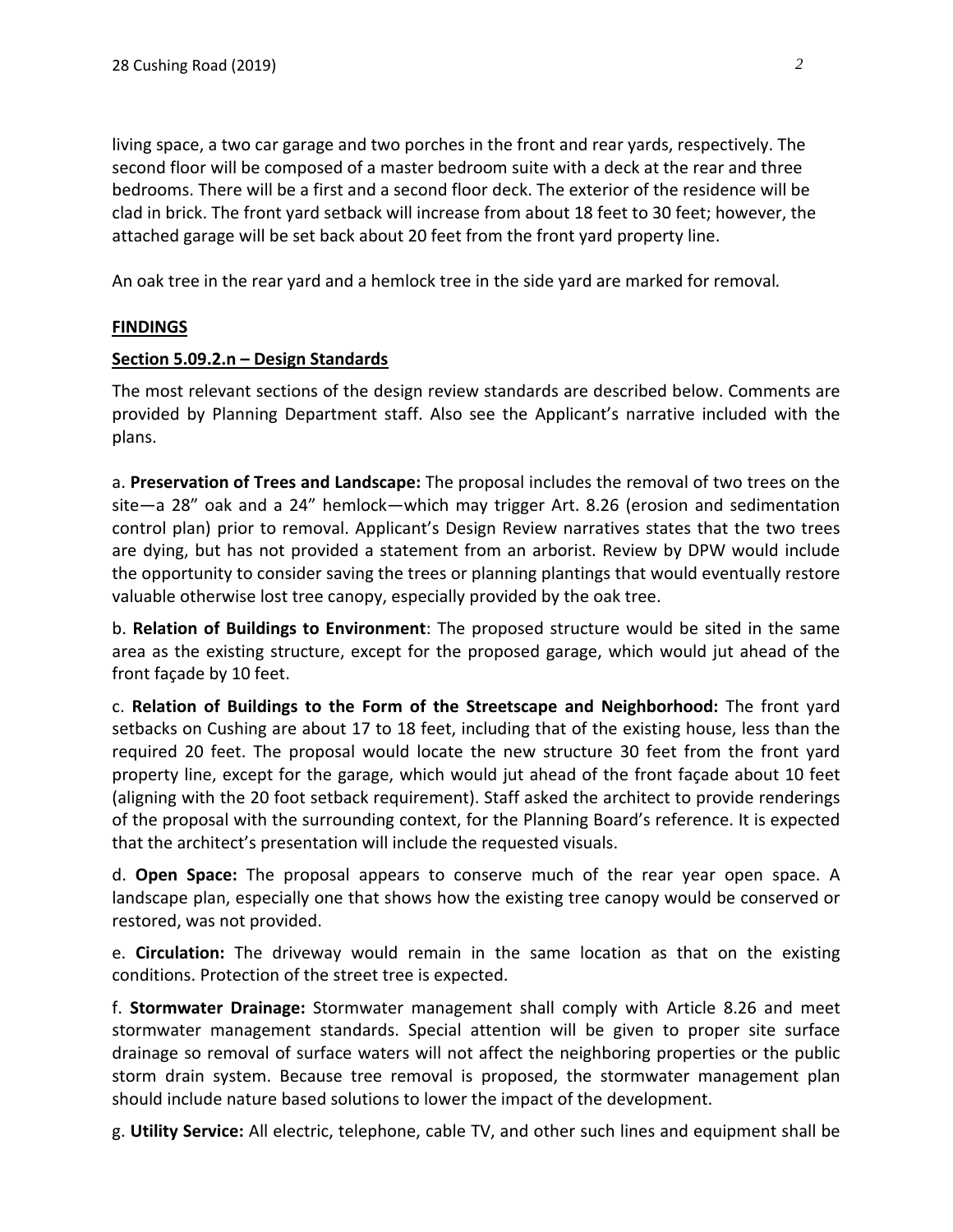underground from the source in the public way to the residence as best possible.

h. **Advertising Features:** This standard is not applicable.

i. **Special Features:** This standard is not applicable.

j. **Safety and Security:** The proposal is expected to meet all code requirements with respect to safety and security.

k. **Heritage:** This standard is not applicable.

l. **Microclimate** Two outdoor condensing units are proposed. The applicant should consider screening as needed to meet the Noise Control provisions.

m. **Energy Efficiency:** Brookline has adopted the Stretch Code, which new construction is required to meet.

#### **Section 5.09.2.N**

*n. any construction of newly created space, whether or not habitable, finished or built out, where such space substantially satisfies the requirements for habitability under the State Building Code or could with the addition of windows or doors and without other significant alterations to the exterior of the building be modified to substantially meet such habitability requirements, and which space if finished or built out or converted to habitable space would result in the total Gross Floor Area of the structure being greater than the permitted Gross Floor* Area in Table 5.01. In granting any such special permit, the Board of Appeals, in addition to the *requirements of §5.09 and §§9.03 to 9.05, shall be required to find that the massing, scale, footprint, and height of the building are not substantially greater than, and that the setbacks of the building are not substantially less than, those of abutting structures and of other structures conforming to the zoning by‐law on similarly sized lots in the neighborhood. In granting a special permit for construction of such non‐habitable space, the Board of Appeals shall set forth as a condition of the special permit the extent to which such space may or may not be converted to habitable space in the future pursuant to Section 5.22 or otherwise, with the allowed future conversion to habitable space no greater than the applicant's representation of the intended amount of future conversion.* 

| <b>Floor Area</b>                                             | <b>Allowed</b> | <b>Proposed</b>                                                             | <b>Finding</b>        |
|---------------------------------------------------------------|----------------|-----------------------------------------------------------------------------|-----------------------|
| <b>Floor Area Ratio</b><br>(% of allowed)<br>Lot Area 9280 sf | 0.35<br>(100%) | Without basement and attic:<br>0.3497<br>With basement and attic:<br>0.5537 | <b>Special Permit</b> |
| Floor Area (s.f.)                                             | 3,248          | Without basement and attic:<br>3,246<br>With basement and attic:<br>5,139   |                       |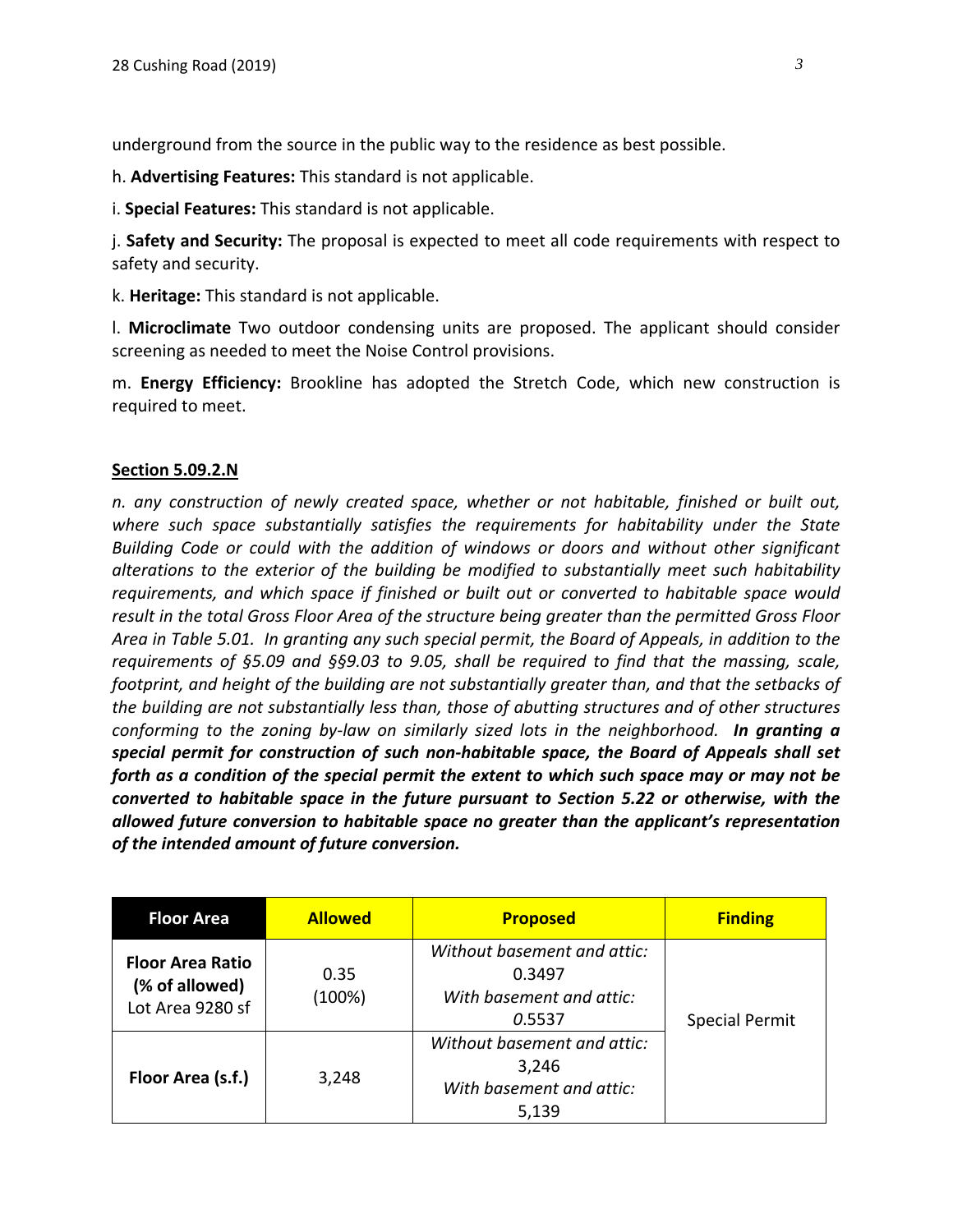#### **Section 8.02.2** – Alteration or Extension

A special permit is required to alter this non-conforming structure.

#### **PLANNING DEPARTMENT STAFF ANALYSIS**

Staff is generally supportive of this proposal. It meets or exceeds minimum dimensional and open space requirements. The quality of the architectural design is high. Although the garage does jut ahead of the front façade of the residence, it is offset to the side, and does not obscure the symmetry of the architectural elements on the front façade.

The loss of tree canopy is of concern. Staff advises exploring measures to conserve the existing trees or planting species that would eventually restore the tree canopy on the site. The proposed removal of trees very likely triggers the erosion and sedimentation control regulations in the Stormwater Management bylaw.

New construction is an opportunity for the property owners to consider measures to reduce greenhouse gas emissions that go beyond those stipulated by the State's Energy Stretch Code. It may be helpful for the team to borrow measures from LEED BD+C (new construction) requirements and credits for energy and water management. Although the Town cannot mandate this, staff notes that the most opportune time to consider energy goals is at schematic design.

#### **PLANNING BOARD COMMENTS:**

The Planning Board found the proposed house to be generally acceptable but did not believe the protruding garage wing to be consistent with the architecture of the neighborhood. The Board explored ways in which the design could be revised to push back the garage wing. No conclusive alteration was arrived at, so the Board agreed to allow the applicants to proceed to the Zoning Board of Appeals with a condition requiring the front garage façade to be pushed back approximately 4 feet and an agreement that the applicant would return to the Planning Board for final design review.

# *Therefore, the Planning Board recommends approval of the site plan by Neponset Valley Survey Assoc. Inc. dated 10/30/2018 and floor plans and elevations by Kent Duckham dated 3/21/2019 subject to the following conditions:*

- 1. Prior to the issuance of a building permit, the applicant shall submit final site plans, floor plans and elevations subject to the review and approval of the Assistant Director of Regulatory Planning.
- 2. Prior to the issuance of a building permit, the applicant shall submit review plans showing the garage face pushed back to be coplanar with the front porch. The revised plans shall require final approval by the Planning Board.
- 3. The extent to which any non‐habitable space may be converted to habitable space in the future, in addition to other relevant By‐law sections regulating FAR, must comply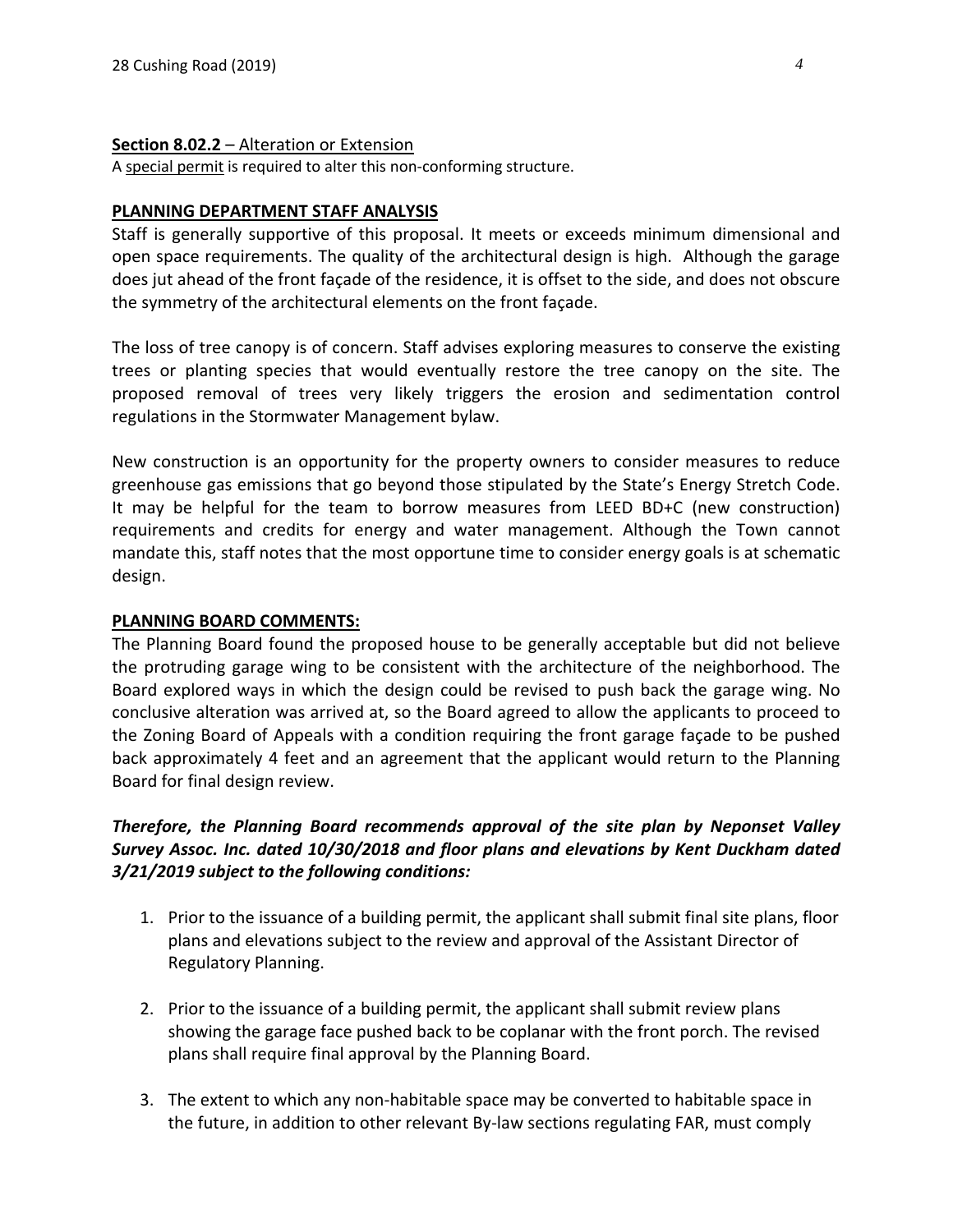with §5.22 of the Zoning By‐law.

- 4. Prior to the issuance of a building permit, the applicant shall submit a final landscaping plan showing a tree survey retaining walls and materials, subject to the review and approval of the Assistant Director of Regulatory Planning.
- 5. Prior to the issuance of a building permit, the applicant shall submit to the Building Commissioner for review and approval for conformance to the Board of Appeals decision: a) a final site plan stamped and signed by a registered engineer or land surveyor; b) final floor plans and elevations stamped and signed by a registered architect or engineer; and c) evidence that the Board of Appeals decision has been recorded at the Registry of Deeds.

Submitted, Maria Morelli, Senior Planner

*Photos and map follow*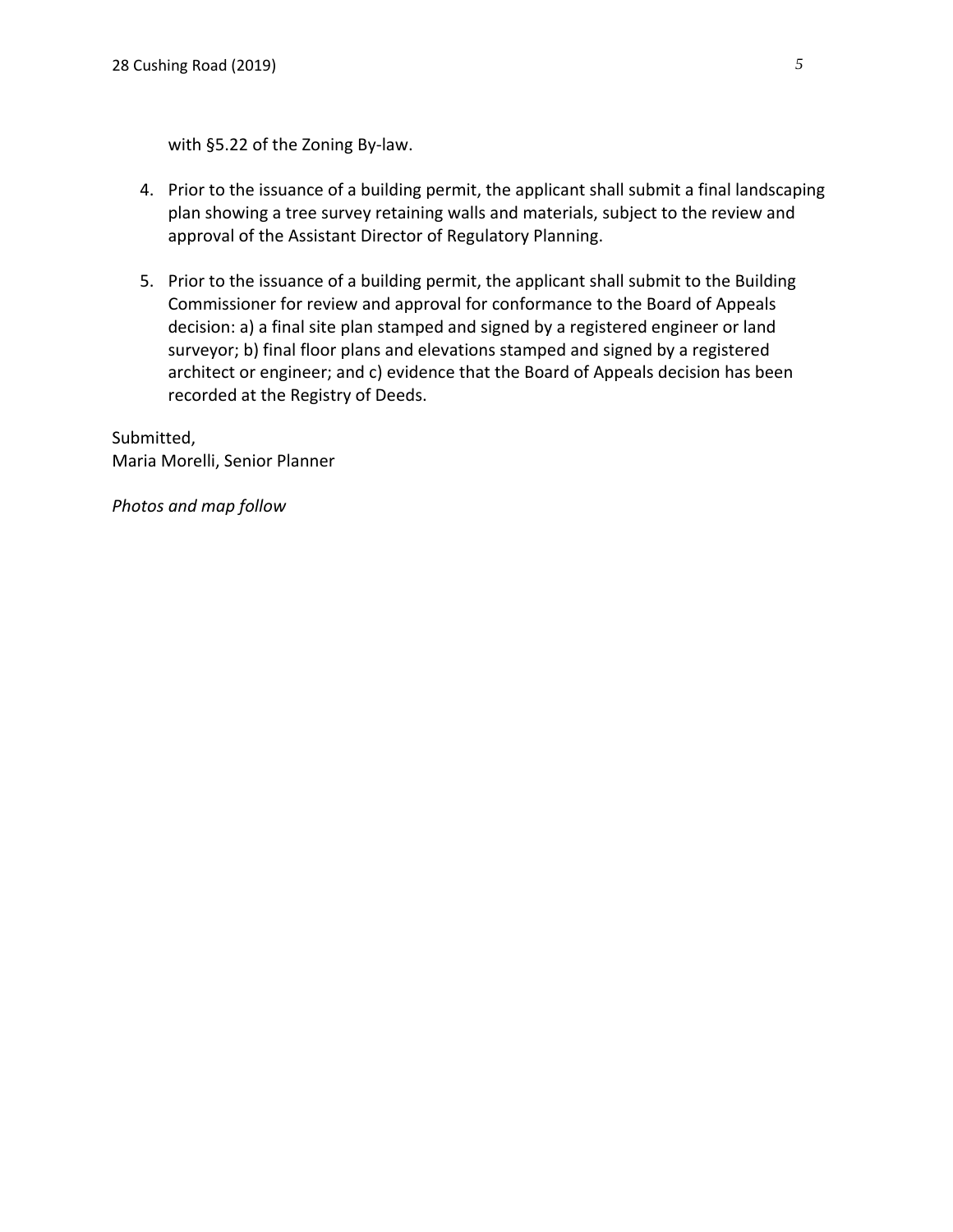